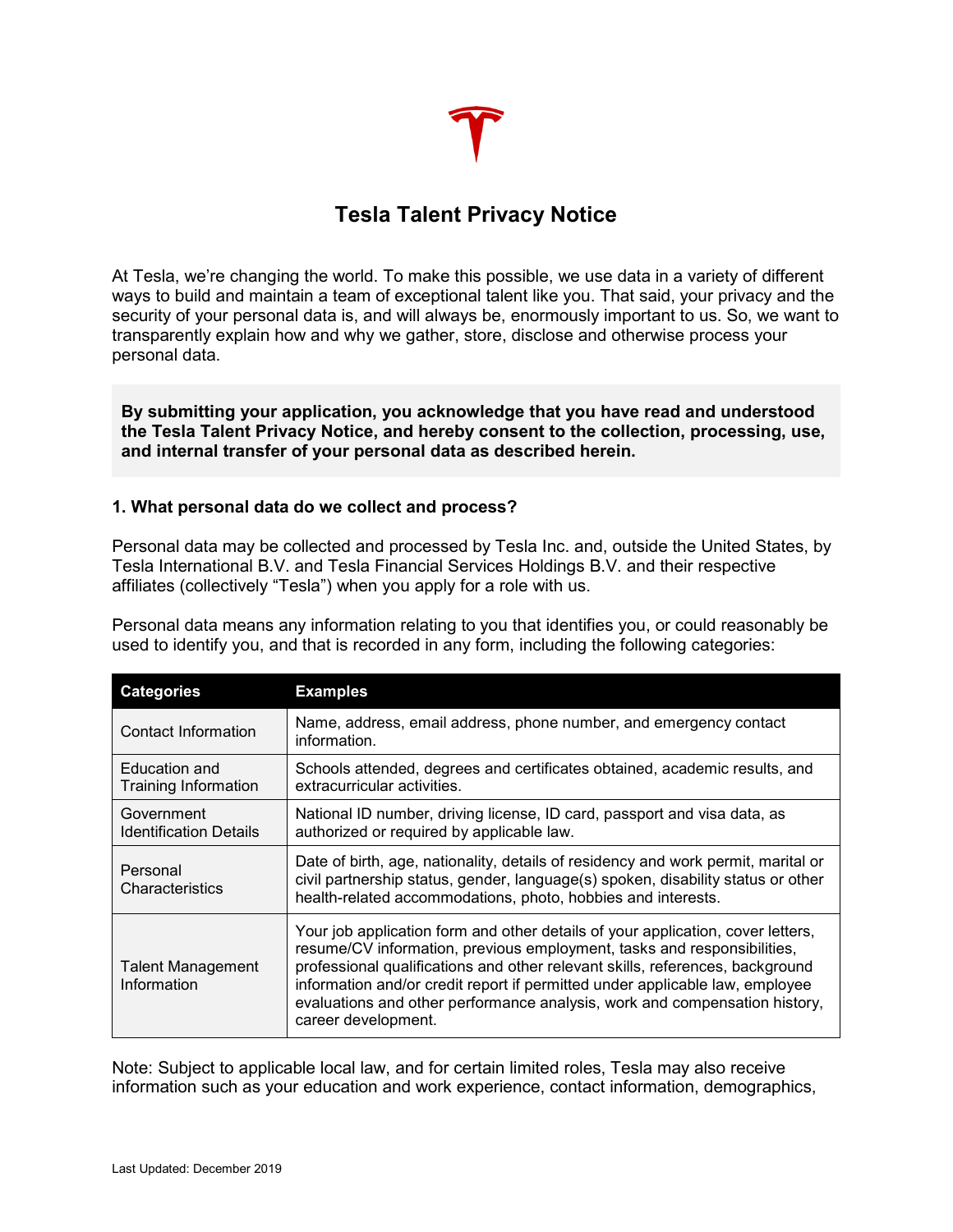and credit report information, from third-party data providers who have the rights to provide us with your information.

# **2. What do we use your personal data for?**

Any personal data you provide to Tesla (i) will be used to process your application for the specific position you have applied for, and (ii) will be used to process your application for other current and future open positions within Tesla which may be suitable to you if you choose to be considered beyond the role you have applied for.

Tesla processes your personal data when there is a legal basis to do so, in particular when:

- It is necessary to process your application, and to enter into an employment agreement.
- You consent to the processing.
- The processing is required by applicable law (e.g., for compliance with tax, social security laws, court or executive orders).
- We, or a third party, have a legitimate interest in using your personal data, such as to provide a safe work environment, or to protect Tesla against theft or fraud.

As a result, we may use your personal data for purposes such as:

- Identifying candidates, communicating with them and scheduling interviews, including making travel arrangements.
- Evaluating applications and checking references.
- Allowing Tesla employees to refer candidates, and enabling Tesla employees to track status of submitted referrals.
- Performing background checks and prior work and education verification, as permitted by applicable law.
- Improving recruitment processes.
- Contacting third parties in the event of an emergency.
- Protecting Tesla's legal rights to the extent authorized or permitted by law.

#### **3. Transfer of personal data**

Tesla is a global business and we recruit internationally. By submitting your personal data online you acknowledge that your information may be transferred to Tesla in the United States and countries other than your place of residence or in which the information was originally collected.

We will only transfer personal data from the European Economic Area and Switzerland to the United States or other third countries in accordance with applicable law, and have implemented the EU Commission's Standard Contractual Clauses for the transfer of personal data to third countries to protect them with adequate safeguards.

#### **4. Security for your personal data**

Tesla uses security measures to protect your personal data from loss, misuse and unauthorized access, disclosure, alteration and destruction. The security measures are implemented and maintained in accordance with legal, organizational, and technological developments.